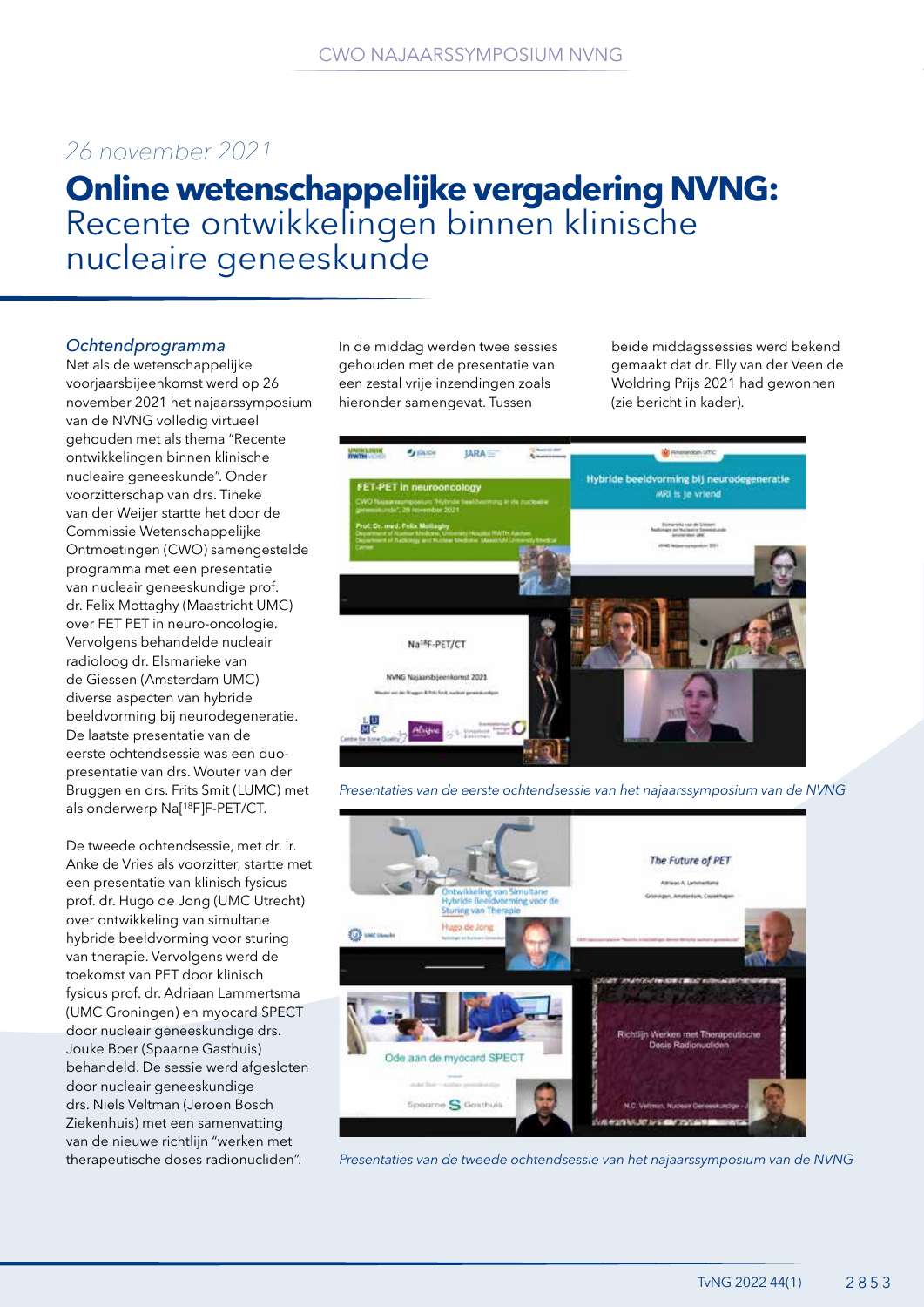Samenvattingen vrije inzendingen middagprogramma

### **[ 18F]FDG-PET/CT to prevent futile surgery in indeterminate thyroid nodules:**

a blinded, randomised controlled multicentre trial

**E.J. de Koster, MD1, Prof. L.F. de Geus-Oei, MD PhD1,2,3, A.H.**  Brouwers, MD PhD<sup>4</sup>, E.W.C.M. **van Dam, MD PhD5, L.T. Dijk**horst-Oei, MD PhD<sup>6</sup>, A.C.H. **van Engen-van Grunsven, MD PhD7, W.B. van den Hout, PhD8, T.K. Klooker, MD PhD9, R.T. Netea-Maier, MD PhD10, M. Snel, MD PhD11, W.J.G. Oyen, MD PhD1,12, D. Vriens, MD PhD2\*, for the** *EfFECTS trial* **study group.**

*1Radboud University Medical Centre, Department of Radiology and Nuclear Medicine, Nijmegen, 2Leiden University Medical Centre, Department of Radiology, Section of Nuclear Medicine, Leiden, 3University of Twente, Biomedical Photonic Imaging Group, Enschede, 4University of Groningen, University Medical Centre Groningen, Department of Nuclear Medicine and Molecular Imaging Groningen, 5Amsterdam University Medical Centres, location VU University Medical Centre, Department of Internal Medicine, Division of Endocrinology, Amsterdam, 6Meander Medical Centre, Department of Internal Medicine, Amersfoort, 7Radboud University Medical Centre, Department of Pathology, Nijmegen, 8Leiden University Medical Centre, Department of Medical Decision Making, Leiden, 9Amsterdam University Medical Centres, location Academic Medical Centre, Department of Endocrinology and Metabolism, Amsterdam Gastroenterology Endocrinology and Metabolism, Amsterdam; Flevo hospital, Department of Internal* 

*Medicine, Almere, 10Radboud University Medical Centre, Department of Internal Medicine, Division of Endocrinology, Nijmegen, 11Leiden University Medical Centre, Department of Medicine, Division of Endocrinology, Leiden, 12Rijnstate Hospital, Department of Radiology and Nuclear Medicine, Arnhem; Humanitas University, Department of Biomedical Sciences and Humanitas Clinical and Research Centre, Department of Nuclear Medicine, Milan, Italy*

#### **Purpose**

To assess the impact of an [18F]FDG-PET/CT-driven diagnostic workup to rule out malignancy, avoid futile diagnostic surgeries, and improve patient outcomes in thyroid nodules with indeterminate cytology.

#### **Methods**

In the Efficacy of [18F]FDG-PET in Evaluation of Cytological indeterminate Thyroid nodules prior to Surgery (EfFECTS) trial, 132 adult euthyroid patients with scheduled diagnostic surgery for a Bethesda III or IV thyroid nodule underwent [18F] FDG-PET/CT and were randomised to an [18F]FDG-PET/CT-driven or diagnostic surgery group. In the [ 18F]FDG-PET/CT-driven group, management was based on the [18F] FDG-PET/CT result: when the index nodule was visually [18F]FDG-positive, diagnostic surgery was advised; when [18F]FDG-negative, active surveillance was recommended. The nodule was presumed benign when it remained unchanged on ultrasound surveillance. In the diagnostic surgery group, all patients were advised to proceed to the scheduled surgery, according to current guidelines. The primary outcome was the fraction of unbeneficial patient management in one year, i.e., diagnostic surgery for benign nodules and active surveillance for malignant/borderline nodules. Intention-to-treat analysis was performed. Subgroup analyses were

performed for non-Hürthle cell and Hürthle cell nodules.

#### **Results**

Patient management was unbeneficial in 42% (38/91 [95% confidence interval [CI], 32%-53%]) of patients in the [18F]FDG-PET/CT-driven group, as compared to 83% (34/41 [95% CI, 68%-93%]) in the diagnostic surgery group (p<0.001). [18F]FDG-PET/CTdriven management avoided 40% (25/63 [95% CI, 28%-53%]) diagnostic surgeries for benign nodules: 48% (23/48 [95% CI, 33%-63%]) in non-Hürthle cell and 13% (2/15 [95% CI, 2%-40%]) in Hürthle cell nodules (p=0.02). No malignant or borderline tumours were observed in patients under surveillance. Sensitivity, specificity, negative and positive predictive value, and benign call rate (95% CI) of [18F]FDG-PET/CT were 94.1% (80.3%-99.3%), 39.8% (30.0%- 50.2%), 95.1% (83.5%-99.4%), 35.2% (25.4%-45.9%) and 31.1% (23.3%- 39.7%), respectively.

#### **Conclusion**

An [18F]FDG-PET/CT-driven diagnostic workup of indeterminate thyroid nodules leads to practice changing management, accurately and oncologically safely reducing futile surgeries by 40%. For optimal therapeutic yield, application should be limited to non-Hürthle cell nodules.

*lisanne.dekoster@radboudumc.nl* ♦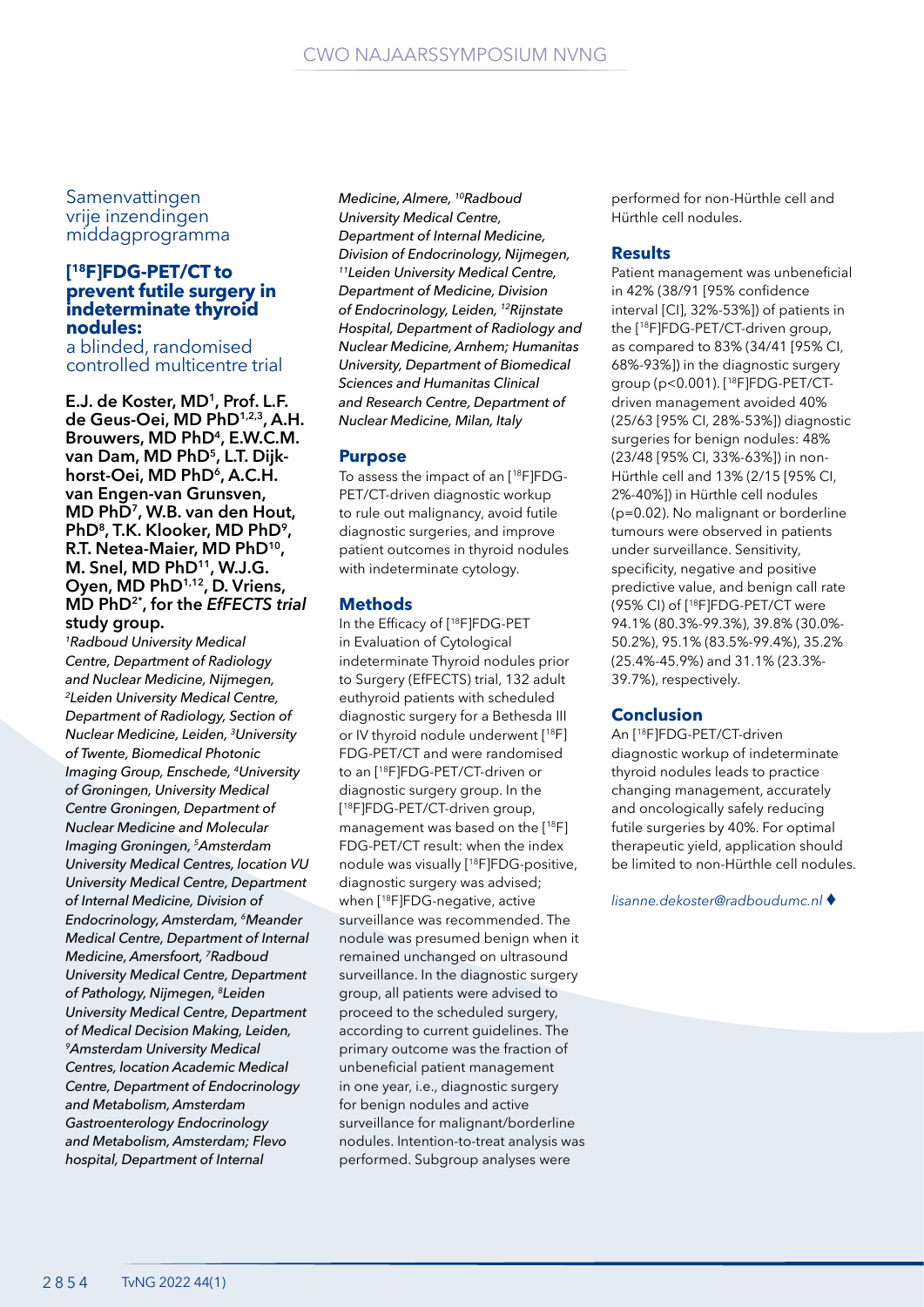#### **[ 18F]FDG PET radiomics for the prediction of genetic clusters in pheochromocytomas and paragangliomas**

# **W.A. Noortman1,2, D. Vriens1, E.H. Aarntzen3, A. van Berkel4, H. J. L. M. Timmers4, L.F. de Geus-Oei1,2, F.H.P. van Velden1**

*1Department of Radiology, section of Nuclear Medicine, Leiden University Medical Centre, Leiden, 2Biomedical Photonic Imaging Group, University of Twente, Enschede, 3Department of Radiology and Nuclear Medicine, Radboud University Medical Centre, Nijmegen, 4Department of Internal Medicine, Division of Endocrinology, Radboud University Medical Centre, Nijmegen*

#### **Introduction**

Pheochromocytomas and paragangliomas (PPGLs) are rare neuroendocrine tumours. Up to 40% harbour an underlying germline mutation. Furthermore, somatic mutations are found in at least onethird of sporadic PPGLs. Hereditary PPGLs can be segregated into 2 clusters based on their transcription profiles: cluster 1 (SDH, VHL) is enriched for genes that are associated with the hypoxic response, and cluster 2 (RET, NF1) implicates gene mutations that activate kinase signaling. Cluster 1 PPGLs are associated with increased [<sup>18</sup>F]FDG accumulation (i.e. SUV<sub>max</sub>). This study compared the use of radiomics,  $\mathsf{SUV}_{\text{max}}$  and biochemical profile for the prediction of the genetic clusters of PPGLs.

#### **Methods**

Forty patients underwent a [18F]FDG-PET/CT scan prior to surgery. Forty-two lesions (13 cluster 1, 19 cluster 2, 10 sporadic) were delineated using an adaptive threshold of 41% SUVpeak, wherefrom 105 radiomic features were extracted. Stratified 5-fold cross-validation for the prediction of the genetic cluster was performed

using multinomial logistic regression. Dimensionality reduction using redundancy filtering of the Spearman correlation matrix and factor analysis was incorporated in the folds; 1 factor was obtained for every 10 patients in the training set. Predictive performances were presented as mean multiclass areas under the receiver operating characteristic curves (AUC) over the five folds for the test sets. Results were validated using a sham experiment, in which the outcome labels were shuffled in 100 iterations. AUCs of the biochemical profile (noradrenergic, adrenergic and dopaminergic),  $SUV_{max}$  and the radiomics model were compared to sham data.

#### **Results**

A multivariate model with biochemistry alone could predict the genetic cluster with a mean AUC for the test set of 0.57.  $SUV_{\text{max}}$  resulted in a mean test AUC of 0.86 (0.83 combined with biochemistry, in brackets for all AUCs). The three radiomic factors reached an AUC of 0.85 (0.80). Cluster 1 and 2 could be distinguished with AUCs of 1.00 (0.96) and 0.98 (0.93) for the  $SUV_{max}$  and radiomic factors, respectively. AUCs for SUV<sub>m</sub> and radiomic factors were 0.91 (0.91) and 0.83 (0.81) for characterization of cluster 1 and sporadic PPGLs and 0.68 (0.62) and 0.74 (0.66) for cluster 2 and sporadic PPGLs. All sham AUCs were around 0.50.

#### **Conclusion**

Identification of cluster 2 PPGLs and sporadic PPGLs might be better achieved by radiomics when compared to biochemistry,  $SUV_{\text{max}}$  or sham data.  $SUV_{\text{max}}$  could already predict cluster 1 PPGLs with high certainty, therefore radiomics could not enhance the classification performance for this cluster.

*w.a.noortman@lumc.nl* ♦

#### **External validation of PETbased radiomic models to identify patients with residual esophageal cancer after neoadjuvant chemoradiotherapy**

**M.J. Valkema<sup>1</sup>, R.J. Beukinga2, A. Chatterjee3, H.C. Woodruff3, P. Lambin3, R.J. Bennink4, W. Schreurs5, M. Roef6, R. Valkema1, S.M.**  Lagarde<sup>1</sup>, B.P.L. Wijnhoven<sup>1</sup>, **J.T.M. Plukker2, J.J.B. van**  Lanschot<sup>1</sup>

*1Erasmus MC Cancer Institute, University Medical Centre Rotterdam, 2University Medical Centre Groningen/ Medical Imaging Centre, Groningen, 3Department of Precision Medicine, GROW - School for Oncology and Developmental Biology, Maastricht University, Maastricht, 4Amsterdam University Medical Centre, Amsterdam, 5Zuyderland Medical Centre, Heerlen, 6Catharina Hospital Eindhoven, Eindhoven*

#### **Background**

High-throughput quantitative imaging ("radiomics") has been proposed to predict tumor response in various types of cancer. Internally validated radiomic models based on posttreatment [18F]FDG-PET features plus CT-stage have been developed (Beukinga et al. 2018) to detect residual tumor after neoadjuvant chemoradiotherapy for esophageal cancer. The aim of the present study was to externally validate the published models.

#### **Methods**

The external validation cohort comprised esophageal cancer patients who underwent chemoradiotherapy according to the CROSS regimen followed by immediate resection in four Dutch institutes between 2013-2019. Outcome was tumor regression grade (TRG) 1 (0% residual vital tumor) versus TRG-2-3-4 ( $\geq 1\%$ tumor). Preoperative [18F]FDG-PET/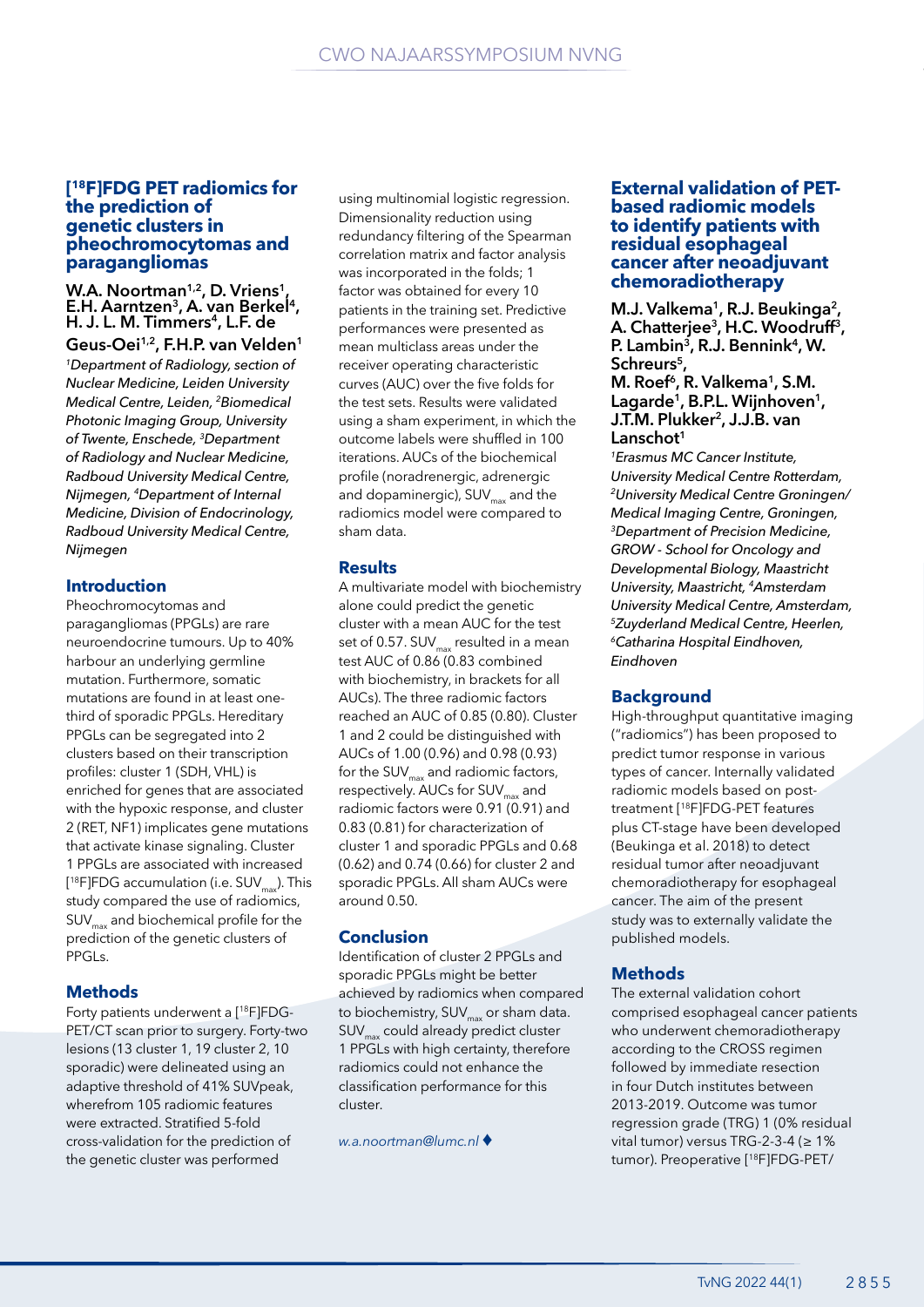CT was performed 6-12 weeks after nCRT. Gross tumor volumes on CT were transposed to post-treatment PET scans and were manually adapted in consensus by two investigators. Radiomic features were extracted using the software of the published models, in which the same settings for feature calculation were applied. Discrimination and calibration were assessed for the 6 internally validated models with optimism-corrected AUCs>0.77.

#### **Results**

Some 189 patients were included in the external validation cohort. Baseline characteristics and outcome (TRG-1: 40/189 patients (21%); TRG2-3-4: 149/189 patients (79%)) were comparable to the derivation sample. The model including cT-stage and the feature "median absolute deviation" had highest AUC of 0.65 (95% CI 0.56-0.73), and a calibration slope and intercept of 0.15 and -1.49 respectively. At a probability threshold of 0.8 (using Youden's index), sensitivity was 81%, specificity 31% and accuracy 69%.

# **Conclusion**

The predictive performance of the previously developed radiomic models could not be replicated in the present multicentre external validation cohort. The decreased overall performance indicates overfitting of the models to the derivation sample. Possible causes are unintentional dependency of radiomic features on scanner types, scanning protocols, tumor delineation methods and timing of post-treatment [18F]FDG-PET/CT. We aim at improving the generalizability of the models, to enable future application in clinical decision-making for individual patients.

*m.valkema@erasmusmc.nl* ♦



*Presentaties en sprekers van de eerste middagsessie van het najaarssymposium van de NVNG.*

#### **[ 18F]FET PET/MRI: a novel and improved technique for detection of pituitary microadenoma**

**I. Pruis, MSc1, S. Neggers, MD,**  PhD<sup>2</sup>, F. Verburg, MD, PhD<sup>1</sup>, S. **Veldhuijzen van Zanten, MD, PhD1**

*1Department of Radiology and Nuclear Medicine, 2Department of Internal Medicine, Erasmus MC, Rotterdam*

#### **Introduction**

Pituitary adenoma can cause severely disabling symptoms resulting from hormonal dysregulation. In 40% of patients, diagnostic MRI is inconclusive as microadenoma by definition are <10mm and not always sufficiently contrasting. We here introduce a novel method for detection of microadenoma by O-(2- [ <sup>18</sup>F]-fluoroethyl)-L-tyrosine ([18F]FET) PET/MRI.

#### **Methods**

Patients with suspected

microadenoma underwent PET/MRimaging at 20 minutes post-injection of 200 (median, range 50-207) MBq [ <sup>18</sup>F]FET. A positive scan was defined as focal uptake exceeding local background (i.e., normal pituitary tissue). Outcomes were compared with results of selective inferior petrosus sinus sampling (IPSS), postoperative pathology reports, and clinical follow-up.

#### **Results**

Nineteen patients, 73.7% female, median age 56 (11-68), with Cushing's disease (n=12; 63.2%) or acromegaly (36.8%) but with a negative/ inconclusive MRI were included. Fifteen patients (78.9%; 10 Cushing, 5 acromegaly) showed positive focal [18F]FET PET/MRI uptake. Four patients underwent surgery upon which pathology confirmed presence of an adenoma. Nine out of eleven Cushing patients also had positive IPSS, however, in five IPSS could not differentiate between left/right, and in two the designated side by IPSS did not correlate with imaging. In the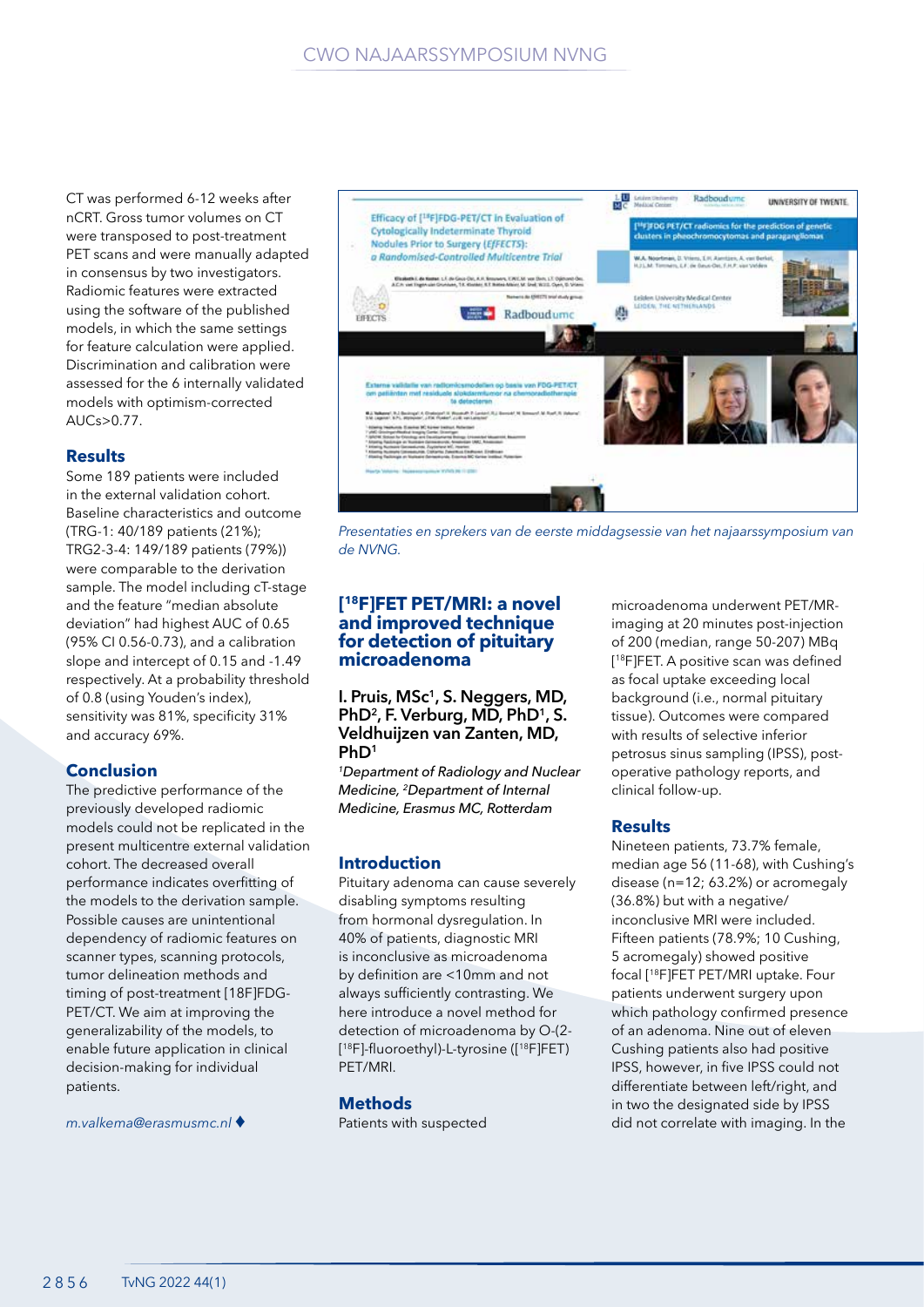patients with a negative [18F]FET PET/ MRI, one proved true-negative after surgery, one was diagnosed with a Rathke's cleft/non-metabolic cystic adenoma instead, one appeared to have minimal symptoms that not required therapy, and one had a later confirmed microadenoma that was possibly not detected by [18F]FET PET/ MRI because of ACTH normalizing medication at the time of the scan.

### **Conclusion**

[ 18F]FET PET/MR-imaging shows high accuracy for localizing microadenoma in patients with hormonal dysregulation. The diagnostic yield of this hybrid imaging technique showed to exceed that of MRI alone and IPSS. This novel approach herewith provides an important addition for planning of selective transsphenoidal adenomectomy.

*s.veldhuijzenvanzanten@erasmusmc.nl* ♦

#### **[ 18F]MFBG PET/CT as promising new neuroblastoma specific imaging – a prospective feasibility study compared to [123I]MIBG SPECT/CT**

**A. Samim1,2, T. Blom1, A.J. Poot1,2, N. Tolboom1,2, A.J.A.T. Braat1,2, M.M. van Noesel1,2, M.G.E.H. Lam1,2, A.D.**  Windhorst<sup>3</sup>, M. Fiocco<sup>1,4</sup>, G.A.M. **Tytgat1,2\*, B. de Keizer1,2\* \* G.A.M. Tytgat and B. de Keizer share senior co-authorship** *1Princess Máxima Centre for Paediatric Oncology, Utrecht, 2Division Imaging & Oncology, UMC Utrecht, 3Department of Radiology & Nuclear Medicine, Cancer Centre Amsterdam, Amsterdam UMC, 4Mathematical Institute, Leiden University*

#### **Background and Aims**

Meta-[18F]fluorobenzylguanidine ([18F]MFBG), the fluorine-18 labeled analogue of [123I]MIBG, is a new tracer for imaging of neuroblastoma. It allows for fast, high-resolution PET imaging in a single day protocol without requiring thyroid blocking medication. The aim of this study was to investigate the feasibility and diagnostic performance of [18F] MFBG PET/CT compared to [123]] MIBG scanning in patients with neuroblastoma.

# **Methods**

From July 2020 to June 2021, we performed 20 paired total body [18F] MFBG PET/CT and [123I]MIBG scans (total body scintigraphy and SPECT/ CT) in 14 patients (13/14 INRG stage M, median age 4.3 years, range 0.17– 16 years). Two independent readers and a third consensus reader assessed skeletal lesions (using the SIOPEN skeletal segments and score) and soft tissue lesions.

# **Results**

Compared to [123I]MIBG scanning, [18F] MFBG PET/CT detected more lesions (both skeletal and soft tissue lesions) in 75% (15/20), equal in 20% (4/20) and less in 5% (1/20) of the scans. [18F] MFBG PET/CT detected more skeletal lesions in 55% (11/20), equal in 30% (6/20), and less in 15% (3/20) of the scans. [18F]MFBG PET/CT detected skeletal lesions in 40 segments that were negative on [<sup>123</sup>] MIBG scanning (in 11/20 paired scans). There were only 4 [123I]MIBG positive/[18F]MFBG negative segments. The median effective dose of [18F]MFBG was significantly lower than [123I]MIBG (0.9 vs. 3.3 mSv, respectively, P<0.001). The majority (8/10) of patients who required sedation for [123I]MIBG scanning, were able to undergo [<sup>18</sup>F] MFBG PET/CT without sedation. We observed no adverse events related to [ 18F]MFBG injection.

### **Conclusions**

The results of this pilot study indicate that [18F]MFBG PET/CT is safe and feasible in pediatric patients with neuroblastoma and has superior tumor detection capability compared to [123I]MIBG scanning. [18F]MFBG PET/ CT shows promise to become future standard of care.

*a.samim-4@prinsesmaximacentrum.nl* ♦

### **[ 18F]FDG-PET/MR for the determination of antibiotic treatment response in necrotizing external otitis**

**W.L. van der Meer1,5, C, Mitea1, J.J. Waterval2,5, H.P.M. Kunst2,3,4,5, A.A. Postma1,4,5**

*1Department of Radiology & Nuclear Medicine, Maastricht University Medical Centre, 2Department of Otorhinolaryngology and Head and Neck Surgery, Maastricht University Medical Centre, 3Department of Otorhinolaryngology and Head and Neck Surgery, Radboud Institute for Health Sciences, Radboud University Medical Centre, Nijmegen, 4School for Mental Health & Neuroscience, Maastricht University, Maastricht, 5Dutch Academic Alliance Skull Base Pathology, Maastricht University Medical Centre, Radboud University Medical Centre, Maastricht/Nijmegen*

# **Purpose or learning objective**

Necrotizing external otitis (NEO) is a rare and serious complication of external otitis. The determination of treatment response is difficult to establish clinically. This study demonstrates the role of standardized uptake values (SUV) on [18F]FDG-PET/ MR for the determination of antibiotic treatment response.

# **Methods or background**

Patients with NEO that underwent a diagnostic and follow-up [18F] FDG-PET-MR between 2016-2019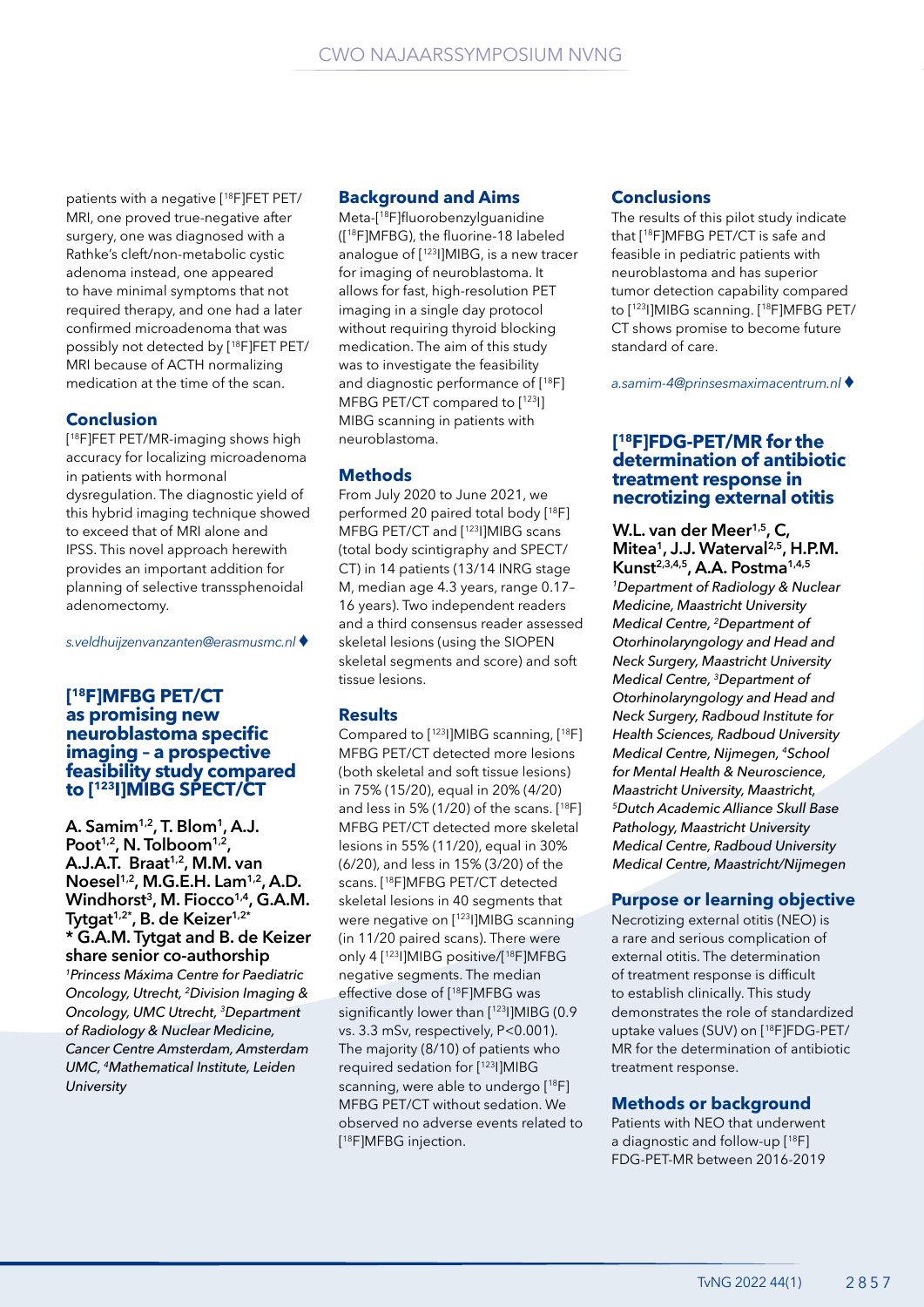were included. [18F]FDG-PET/MR scans acquired within 14 days of CT diagnosis were regarded as diagnostic, and after 14 days as followup. The SUV max of the affected and the unaffected ear were measured by a nuclear medicine specialist. The imaging findings were correlated with clinical response outcomes.

### **Results or findings**

In total 22 PET/MR scans from 11 patients were included. The average time between scans was 149 days. Diagnostic and follow-up [18F]FDG-PET/MR scans showed a higher SUV max of the ear affected with NEO in comparison to the unaffected ear. Overall,  $SUV_{max}$  (7.6  $\pm$  2.1) of the affected ear is the highest within the first 14 days after NEO diagnosis in comparison to the healthy ear (2.1 ± 0.7). The SUV difference of the affected ear  $(2.8 \pm 0.8)$  in comparison to the healthy ear (2.0  $\pm$  0.9) persists, although no longer statically significant after successful antibiotic treatment.

# **Conclusion**

SUV measurements on [18F]FDG-PET/MR are correlated with clinical response outcomes after antibiotic treatment for necrotizing external otitis. Close collaboration with treating clinical physicians is advised, as the interpretation of SUV values is dependent upon knowledge of time of diagnosis, clinical patient status, and start and cessation of successful antibiotic treatment.

# **Limitations**

A small number of patients affected with NEO was included, as not every known patient received both a diagnostic and a follow-up [18F]FDG-PET-MR.

*lieke.vander.meer@mumc.nl* ♦



*Presentaties en sprekers van de tweede middagsessie van het najaarssymposium van de NVNG.*

Terugkijken van de webinar met de presentaties van de vrije inzendingen van de wetenschappelijke NVNGnajaarsbijeenkomst van 26 november 2021 is mogelijk via de volgende link: *https://www.nvng.nl/nascholing/ wetenschappelijke-ontmoetingen*